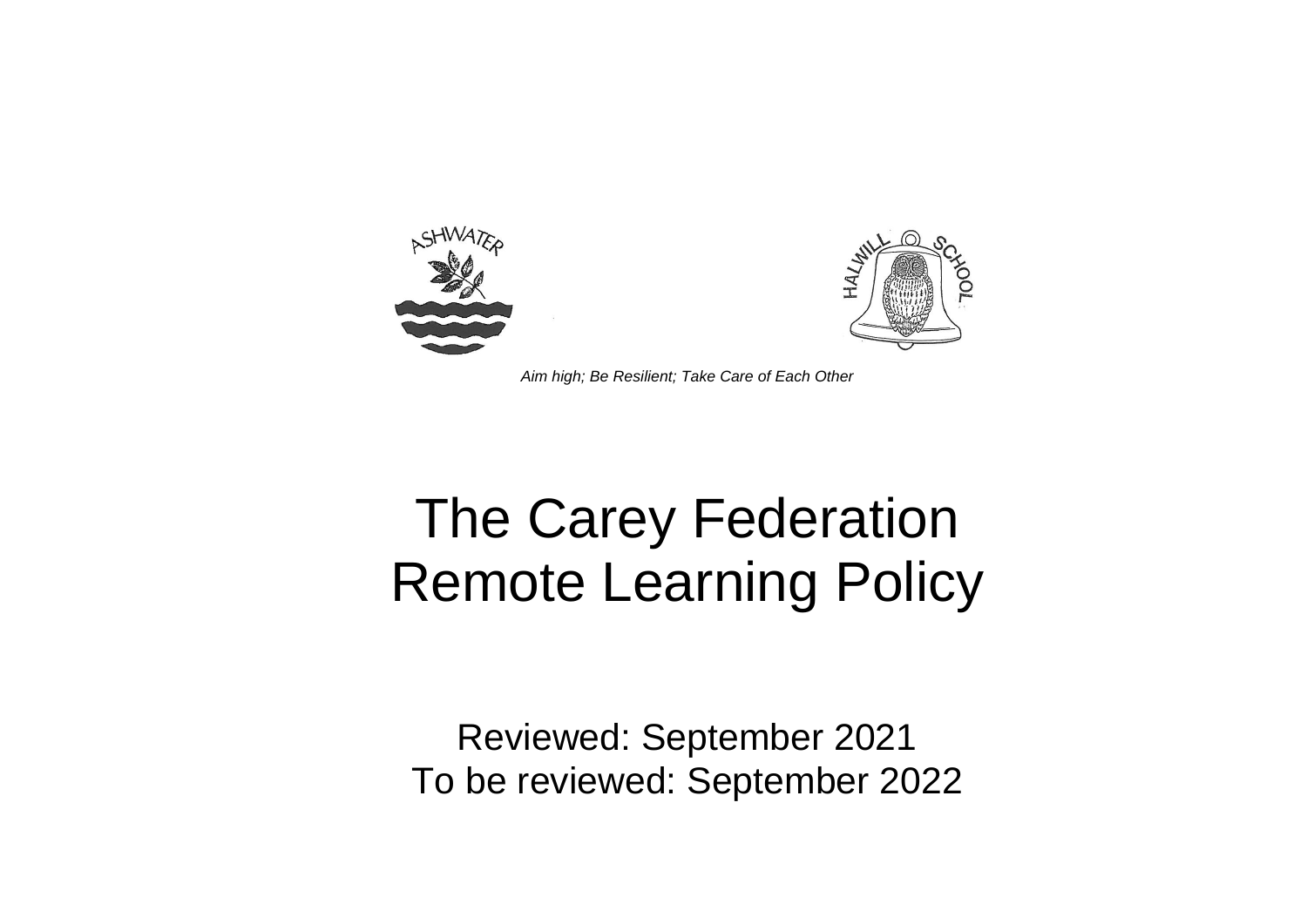#### **Introduction:**

This policy has been created in response to the global COVID-19 pandemic which resulted in an enforced school closure meaning that some children missed 4 months of being in school. Now that schools have reopened fully, inevitably children and staff will need to self-isolate due to COVID-19 symptoms and there may be further localised or national lockdowns.

It is paramount that children's learning has minimal disruption moving forward so we have written this policy and action plan to ensure staff, parents and children know what to expect if children are isolating **and are well enough to learn at home.** In writing this, we have reflected on the positive and constructive feedback received from parents regarding home-learning during the national lockdown earlier this year.

Within the Carey Federation if a class, group or small number of pupils need to self-isolate, or there is a local or national lockdown requiring pupils to remain at home, we will offer immediate remote education. When teaching pupils remotely, we will endeavour to deliver a broad and ambitious curriculum that caters for all needs. Remote learning lessons will reflect the core teaching that pupils receive in school. Ideally, this will include daily contact with the teacher via the Class Dojo learning platform.

This policy only applies to children isolating due to COVID-19 symptoms (their own or a member of their household). If a child's absence is not due to COVID-19 symptoms, then we understand they are too ill to be in school and therefore too ill to learn at home, so no remote learning will be set.

### **What will remote learning look like?**

Across the Carey Federation, the primary platform the school will use to deliver continuity of education is ClassDojo. ClassDojo is a learning platform that teachers, children and families use every day to build close-knit communities by sharing what is being learned in the classroom through photos, videos, and messages. It can be accessed via the relevant app or desktop application, or via the following [https://www.classdojo.com/en-gb/remotelearning/.](https://www.classdojo.com/en-gb/remotelearning/) Teachers may use resources from BBC Bitesize or the Oak National Academy, which is backed by government grant funding. This site provides video lessons each week, across a broad range of subjects from maths to art to languages. Parents can also access this site at <https://www.thenational.academy/>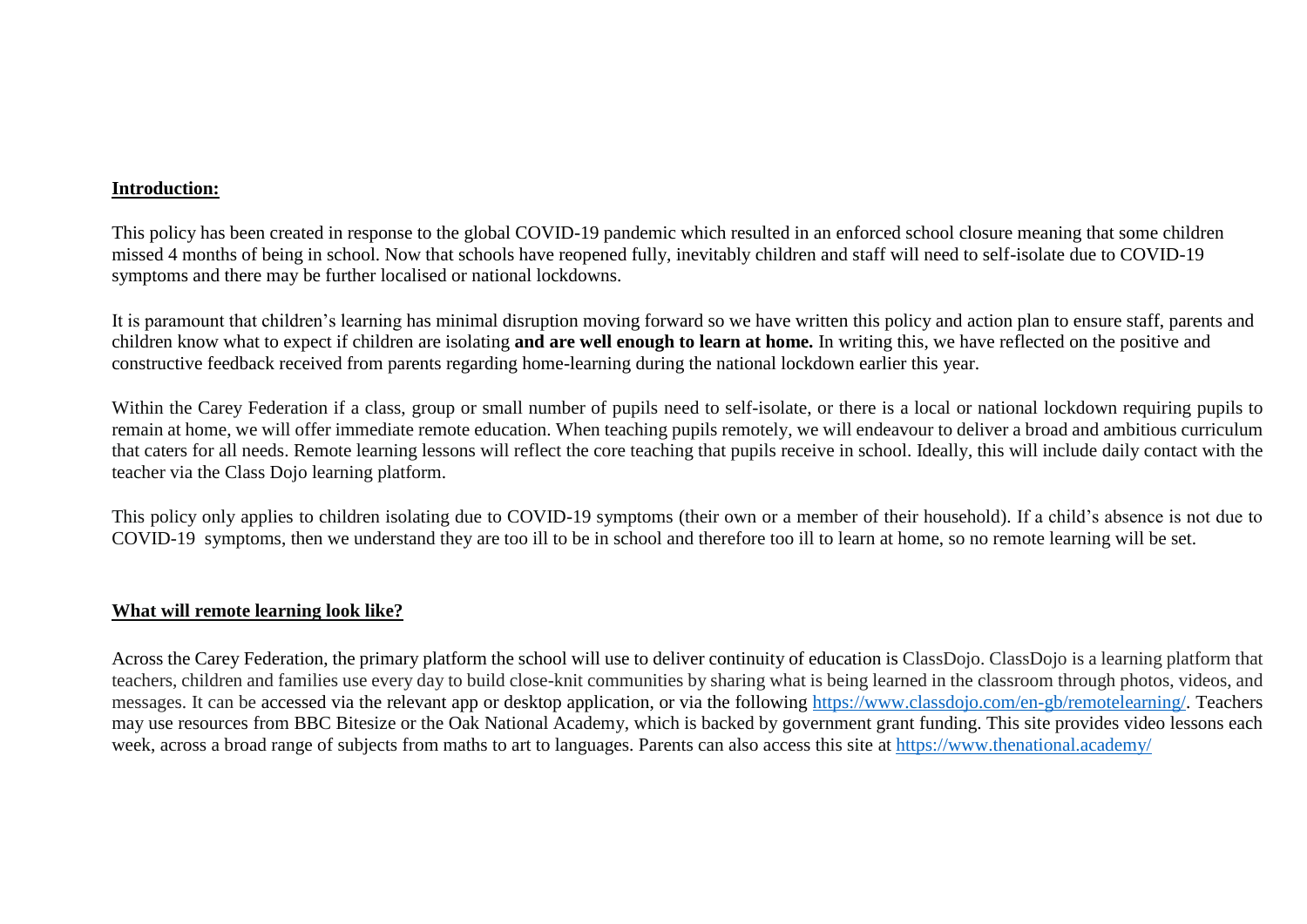Remote learning will be slightly different, depending on whether a pupil is isolating and their teacher is also teaching in school or whether the bubble or school is completely locked-down so the teacher will be available for more live learning. For full details, please see the Action Plan in the table below.

Blended learning opportunities will utilise a range of techniques including, high quality resources,nvideos and/or live sessions. Live sessions can be particularly helpful because teachers can provide exposition and clarify misconceptions with learners.

Teachers must work on the assumption that children will not necessarily have the full range of books and equipment that they would usually have in school. The school does not expect children to have access to any specialist equipment that would usually be provided by the school (e.g. science or art). Teachers should ensure they are able to scan or upload photos of important resources in case learners do not have access to them at home. Teachers will make no presumption of the learner's ability to print at home. All teachers should pay due care to the nature of tasks set, so that learners have a range of activities to complete at home and are not exclusively working on a screen. As well as directed teaching activities, internet research may run alongside these lessons but will not be the main basis of lessons.

All children will be provided with an exercise book to be used solely for remote learning.

Providing timely and helpful feedback is a cornerstone of good teaching and learning and whilst this may be more challenging with remote learning, teachers will endeavour to provide regular feedback to learners on pieces of work that they are required to submit. Individual responses will be communicated through the portfolio function on ClassDojo.

Pupils with SEND, EAL and other specific learning enhancement needs will receive work that is differentiated and appropriate. If further support from the SENDCo is required, this will be provided.

If children or parents have any questions about the nature of specific tasks or a child's overall workload (e.g. a child feels they are overwhelmed or falling behind), parents can message the class teacher via ClassDojo. Communication between schools and families must always occur via official school channels. **The ClassDojo is the platform for communication about learning and the office email and telephone are for all other matters.**

Contact must not be made through personal accounts or other websites. In the event of a long-term period of lockdown, staff will make contact with families by phone. In the first instance, this will take place fortnightly, although this is flexible and responsive to the needs of the pupils and families. All communication should take place during usual office hours, with no expectation for staff to read or respond to emails or messages after 6:00 pm.

In the event a teacher is unwell during a period of remote learning, the Executive Headteacher will organise for another member of staff to ensure work is set for their class / isolating pupils.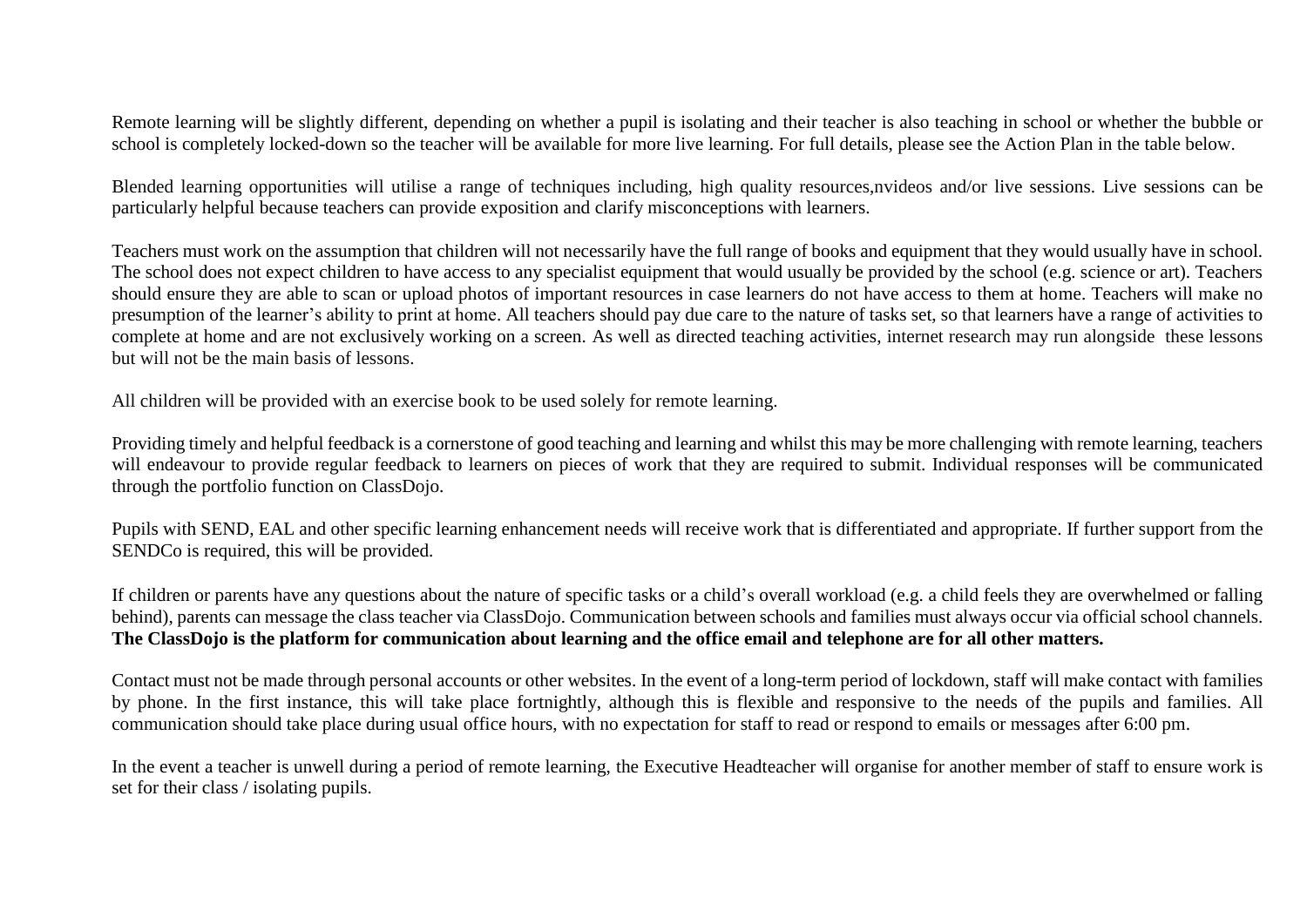#### Disadvantaged Pupils

The Department for Education have announced that they will provide laptops and tablets for disadvantaged children to access remote education if local coronavirus (COVID-19) restrictions are required in addition to those devices also available for disadvantaged and clinically extremely vulnerable children who are shielding or self-isolating following official public health advice. At the time of writing, we have applied for these but not yet received them. If a pupil without access to technology is isolating or in lockdown, we will endeavour to provide a laptop, if they have been received by from DfE. If they have not, physical resources will be offered.

## SAFEGUARDING:

The Carey Federation recognises our moral and statutory responsibility to safeguard and promote the welfare of all pupils. We endeavour to provide a safe and welcoming environment where children are respected and valued. We are alert to the signs of abuse and neglect and follow our procedures to ensure that children receive effective support, protection and justice. Child protection forms part of the school's safeguarding responsibilities. In the event of your child isolating you can still contact us. People to contact at the Carey Federation regarding Child Protection and Safeguarding can be found at: <https://www.thecareyfederation.co.uk/safeguarding-1/>

Email in confidence: safeguarding@halwill.devon.sch.uk

Parents should ensure children are always supervised when they are using the internet and that children only use recommended sites. This message will be reiterated in schools.

Advice centres you may find useful.

NSPCC - https://www.nspcc.org.uk/

Childline -https://www.childline.org.uk/

REACH – Devon-based service supporting young people who either run away or who may be at risk of, or experiencing child sexual exploitation (CSE)

If you are worried about your own safety or that of a friend call 0345 155 1071.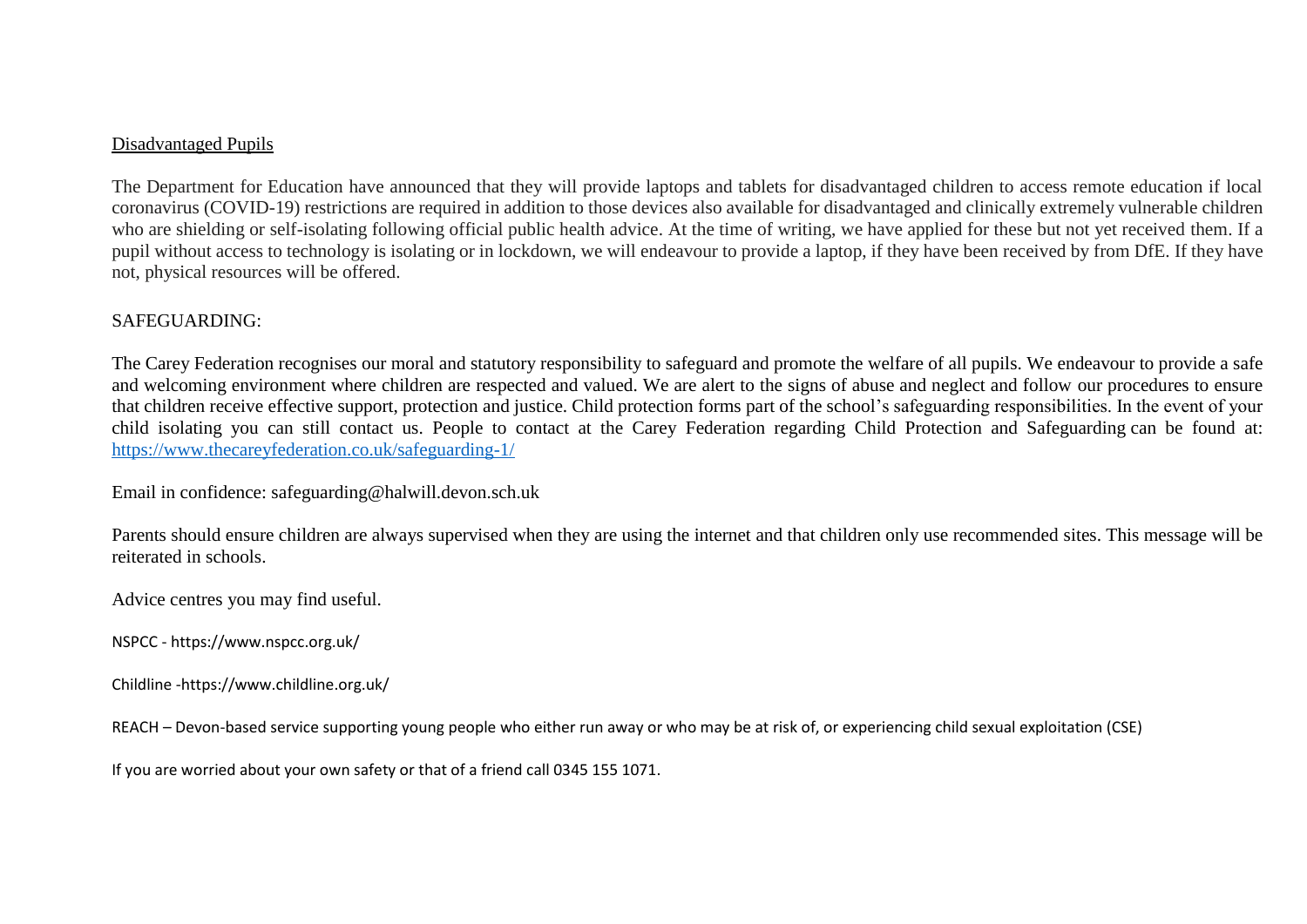If you are concerned about a child or young person in Devon and want to speak to someone contact the Multi-Agency Safeguarding Hub (MASH) on [0345 155 1071](tel:03451551071) or email [mashsecure@devon.gov.uk](mailto:mashsecure@devon.gov.uk) and give as much information as you can.

If a child is at immediate risk contact the police on [999](tel:999)

## Remote Learning Action Plan

| In the event of                                                           | Action and expectations for school staff                                                                                                                                                                                                                                            | Action and expectations for pupils                                                                                                                                                                                 | Action and expectations of parents                                                                                                                                                                                                                                                                                                                                                                                                             |
|---------------------------------------------------------------------------|-------------------------------------------------------------------------------------------------------------------------------------------------------------------------------------------------------------------------------------------------------------------------------------|--------------------------------------------------------------------------------------------------------------------------------------------------------------------------------------------------------------------|------------------------------------------------------------------------------------------------------------------------------------------------------------------------------------------------------------------------------------------------------------------------------------------------------------------------------------------------------------------------------------------------------------------------------------------------|
| $\vert$ A pupil isolating<br>and <b>too unwell</b> to<br>do home-learning | School office staff to communicate parent<br>message to class teacher by 9:30 am<br>Phone call home from teacher / TA after 3<br>days                                                                                                                                               | Rest<br>$\bullet$<br>Undertake COVID-19 test<br>Tell parent when feeling well<br>enough to undertake home-<br>learning                                                                                             | Inform school of the reason for isolation e.g. child has<br>$\bullet$<br>COVID-19 symptoms via telephone or e-mail before<br>$9:00 \text{ am}$<br>Tell school if the child is too unwell to do home-<br>learning<br>Follow government guidelines in terms of testing and<br>isolating<br>Contact class teacher/Safeguarding Lead if you have<br>any concerns<br>Inform school when the child becomes well enough to<br>undertake home-learning |
| An EYFS pupil<br>isolating and well<br>enough to do home-<br>learning     | School office staff to communicate parent<br>message to class teacher by 9:30 am<br>Class teacher to upload EYFS appropriate<br>tasks by 11:00 am<br>Teachers will respond to activities by 6:00<br>pm via ClassDojo portfolio<br>Phone call home from teacher / TA after 3<br>days | Look at ClassDojo and play the<br>games and do the activities set<br>by the teacher<br>Participate in video/real time<br><i>lessons</i><br>Let your parents/teacher know<br>if you are concerned about<br>anything | Inform school of the reason for isolation e.g. child has<br>$\bullet$<br>COVID-19 symptoms via telephone or e-mail before<br>$9:00$ am<br>Tell school if the child is well enough to do home-<br>learning<br>Access the ClassDojo page on a daily basis (tasks will<br>be uploaded by 11:00 am)<br>Establish a daily routine and provide an appropriate<br>$\bullet$<br>space and support for learning                                         |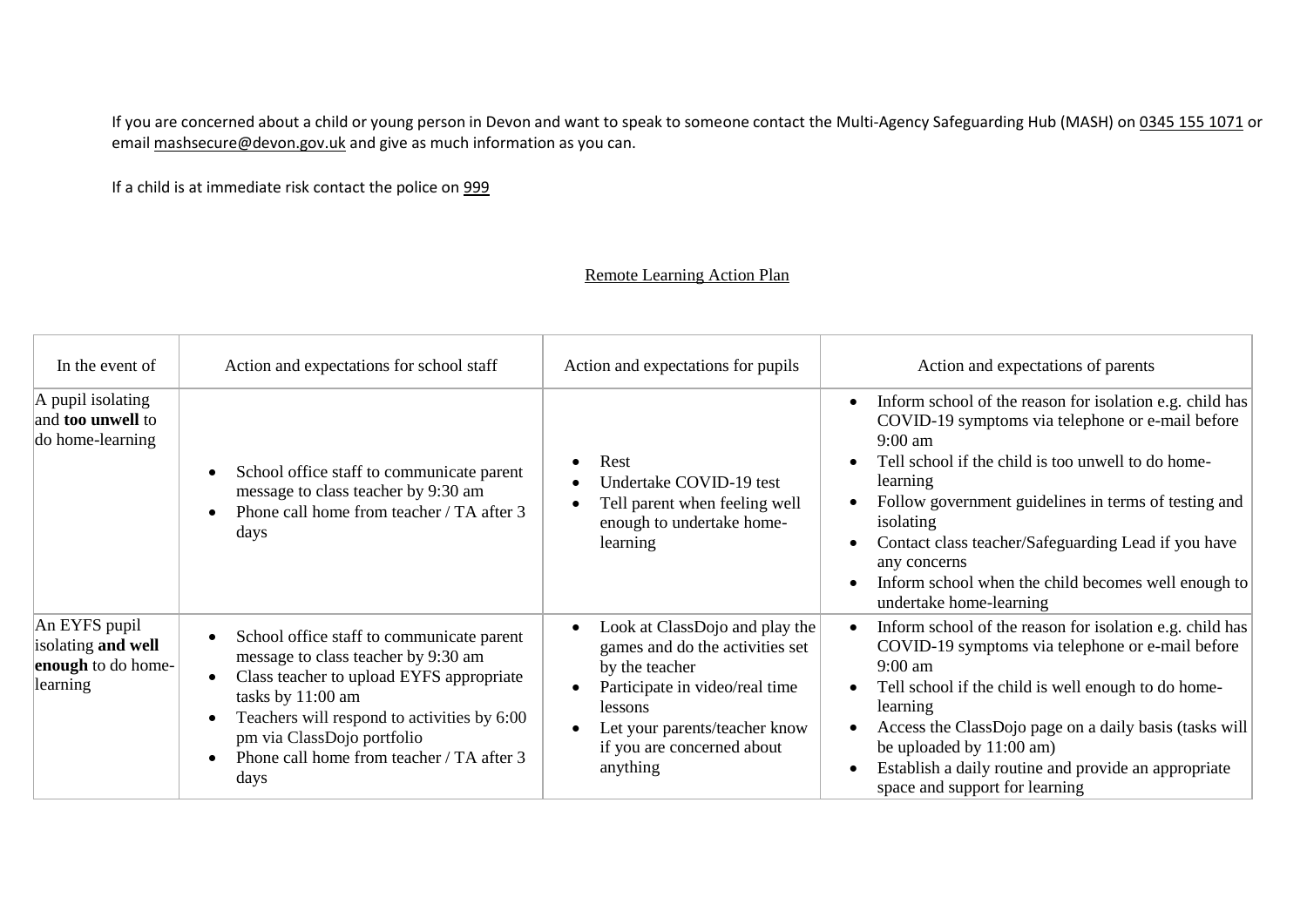|                                                                       |                                                                                                                                                                                                                                                                                                                                                                                                     |                                                                                                                                                                                                                                                                                                               | Support children to access video and live lessons and<br>supervise use of on-line resources<br>Upload photos of your child's learning to ClassDojo<br>by $3:30$ pm<br>Contact class teacher/Safeguarding Lead if you have<br>any concerns<br>Follow government guidelines in terms of testing and<br>isolating                                                                                                                                                                                                                                                                                                                                                                                                                                                                                                    |
|-----------------------------------------------------------------------|-----------------------------------------------------------------------------------------------------------------------------------------------------------------------------------------------------------------------------------------------------------------------------------------------------------------------------------------------------------------------------------------------------|---------------------------------------------------------------------------------------------------------------------------------------------------------------------------------------------------------------------------------------------------------------------------------------------------------------|-------------------------------------------------------------------------------------------------------------------------------------------------------------------------------------------------------------------------------------------------------------------------------------------------------------------------------------------------------------------------------------------------------------------------------------------------------------------------------------------------------------------------------------------------------------------------------------------------------------------------------------------------------------------------------------------------------------------------------------------------------------------------------------------------------------------|
| $A$ KS1 pupil<br>isolating and well<br>enough to do home-<br>learning | School office staff to communicate parent<br>message to class teacher by 9:30 am<br>Teacher to upload learning to Class Dojo by<br>11:00 am<br>Teachers will respond to activities by<br>6:00pm via ClassDojo portfolio<br>Blended learning to include daily lessons in<br>Maths, English and wider curriculum.<br>Average of 2 hours per day.<br>Phone call home from teacher / TA after 3<br>days | Review and undertake lessons<br>and learning activities assigned<br>by the teacher<br>Participate in video/real time<br>lessons<br>Complete assigned<br>work/learning activities to the<br>best of their ability<br>Read every day<br>Let your parents/teacher know<br>if you are concerned about<br>anything | Inform school of the reason for isolation e.g. child has<br>COVID-19 symptoms via telephone or e-mail before<br>$9:00$ am<br>Tell school if the child is well enough to do home-<br>$\bullet$<br>learning<br>Access the ClassDojo page on a daily basis (tasks will<br>be uploaded by 11:00am)<br>Establish a daily routine and provide an appropriate<br>$\bullet$<br>space to support learning<br>Review assigned work, discuss expectations with your<br>$\bullet$<br>child and communicate with teachers<br>Set limits on technology use for video games etc.<br>$\bullet$<br>Expect your child to read everyday<br>Support children to upload learning by 3:30 pm<br>Contact class teacher/Safeguarding Lead if you have<br>any concerns<br>Follow government guidelines in term of testing and<br>isolating |
| A KS2 pupil<br>isolating and well<br>enough to do home-<br>learning   | School office staff to communicate parent<br>message to class teacher by 9:30 am<br>Teacher to upload learning to Class Dojo by<br>$\bullet$<br>11:00 am<br>Teachers will respond to activities by<br>$\bullet$<br>6:00pm via ClassDojo portfolio                                                                                                                                                   | Review lessons and learning<br>activities assigned by the<br>teacher.<br>Participate in video/real time<br>lessons.<br>Complete assigned<br>work/learning activities to the<br>best of their ability                                                                                                          | Inform school of the reason for isolation e.g. child has<br>COVID-19 symptoms via telephone or e-mail before<br>9:00 am<br>Tell school if the child is well enough to do home-<br>$\bullet$<br>learning<br>Access the ClassDojo page on a daily basis (tasks will<br>be uploaded by 11:00am)                                                                                                                                                                                                                                                                                                                                                                                                                                                                                                                      |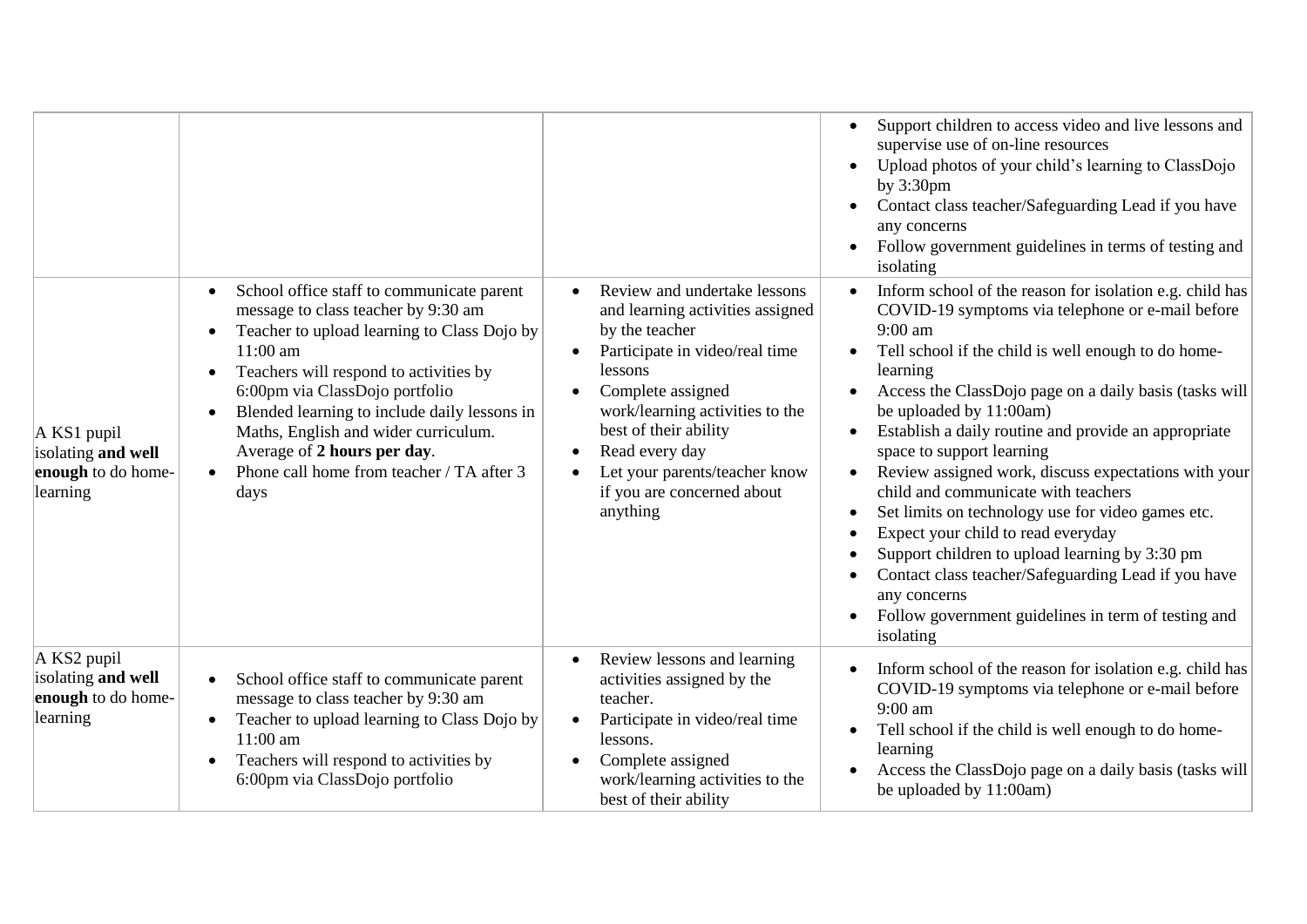|                                 | Blended learning to include daily lessons in<br>$\bullet$<br>Maths, English and wider curriculum.<br>Average of 3 -4 hours per day.<br>Phone call home from teacher / TA after 3<br>days                                                                                                                                                                                                                                    | Read every day.<br>Let your parents/teacher know<br>if you are concerned about<br>anything                                                                                                                                                                                                                                    | Establish a daily routine and provide an appropriate<br>$\bullet$<br>space to support student learning<br>Review assigned work, discuss expectations with your<br>$\bullet$<br>child and communicate with teachers<br>Set limits on technology use for games, social media,<br>$\bullet$<br>etc.<br>Expect your child to read everyday<br>٠<br>Contact class teacher/Safeguarding Lead if you have<br>any concerns                              |
|---------------------------------|-----------------------------------------------------------------------------------------------------------------------------------------------------------------------------------------------------------------------------------------------------------------------------------------------------------------------------------------------------------------------------------------------------------------------------|-------------------------------------------------------------------------------------------------------------------------------------------------------------------------------------------------------------------------------------------------------------------------------------------------------------------------------|-------------------------------------------------------------------------------------------------------------------------------------------------------------------------------------------------------------------------------------------------------------------------------------------------------------------------------------------------------------------------------------------------------------------------------------------------|
| A bubble isolating              | Teacher to upload learning to Class Dojo by<br>$9:30$ am<br>Teachers will respond to activities by<br>$\bullet$<br>6:00pm via ClassDojo portfolio<br>Blended learning to include daily lessons in<br>$\bullet$<br>Maths, English and wider curriculum.<br>Average of:<br>3 hours per day for KS1<br>4 hours per day for KS2<br>Daily live lessons via Zoom<br>Phone call home from teacher / TA at least<br>every fortnight | Review lessons and learning<br>activities assigned by the<br>teacher<br>Participate in video/real time<br>lessons<br>Complete assigned<br>work/learning activities to the<br>best of their ability<br>Upload learning by 3:30 pm<br>Read every day<br>Let your parents/teacher know<br>if you are concerned about<br>anything | Access the ClassDojo page on a daily basis.<br>Establish a daily routine and provide an appropriate<br>space to support student learning<br>Review assigned work, discuss expectations with your<br>$\bullet$<br>child and communicate with teachers<br>Set limits on technology use for games, social media,<br>etc.<br>Expect your child to read everyday<br>Contact class teacher/Safeguarding Lead if you have<br>any concerns              |
| A local / national<br>lock down | Teacher to upload learning to Class Dojo by<br>$\bullet$<br>$9:30$ am<br>Teachers will respond to activities by<br>$\bullet$<br>6:00pm via ClassDojo portfolio<br>Blended learning to include daily lessons in<br>$\bullet$<br>Maths, English and wider curriculum.<br>Average of:<br>3 hours per day for KS1<br>4 hours per day for KS2<br>Daily live lessons via Zoom<br>Video lessons in enrichment subjects             | Review lessons and learning<br>activities assigned by the<br>teacher<br>Participate in video/real time<br>lessons.<br>Complete assigned<br>work/learning activities to the<br>best of their ability<br>Upload learning by 3:30 pm<br>Read every day                                                                           | Access the ClassDojo page on a daily basis.<br>Establish a daily routine and provide an appropriate<br>space to support student learning<br>Review assigned work, discuss expectations with your<br>$\bullet$<br>child and communicate with teachers<br>Set limits on technology use for games, social media,<br>$\bullet$<br>etc.<br>Expect your child to read everyday<br>Contact class teacher/Safeguarding Lead if you have<br>any concerns |